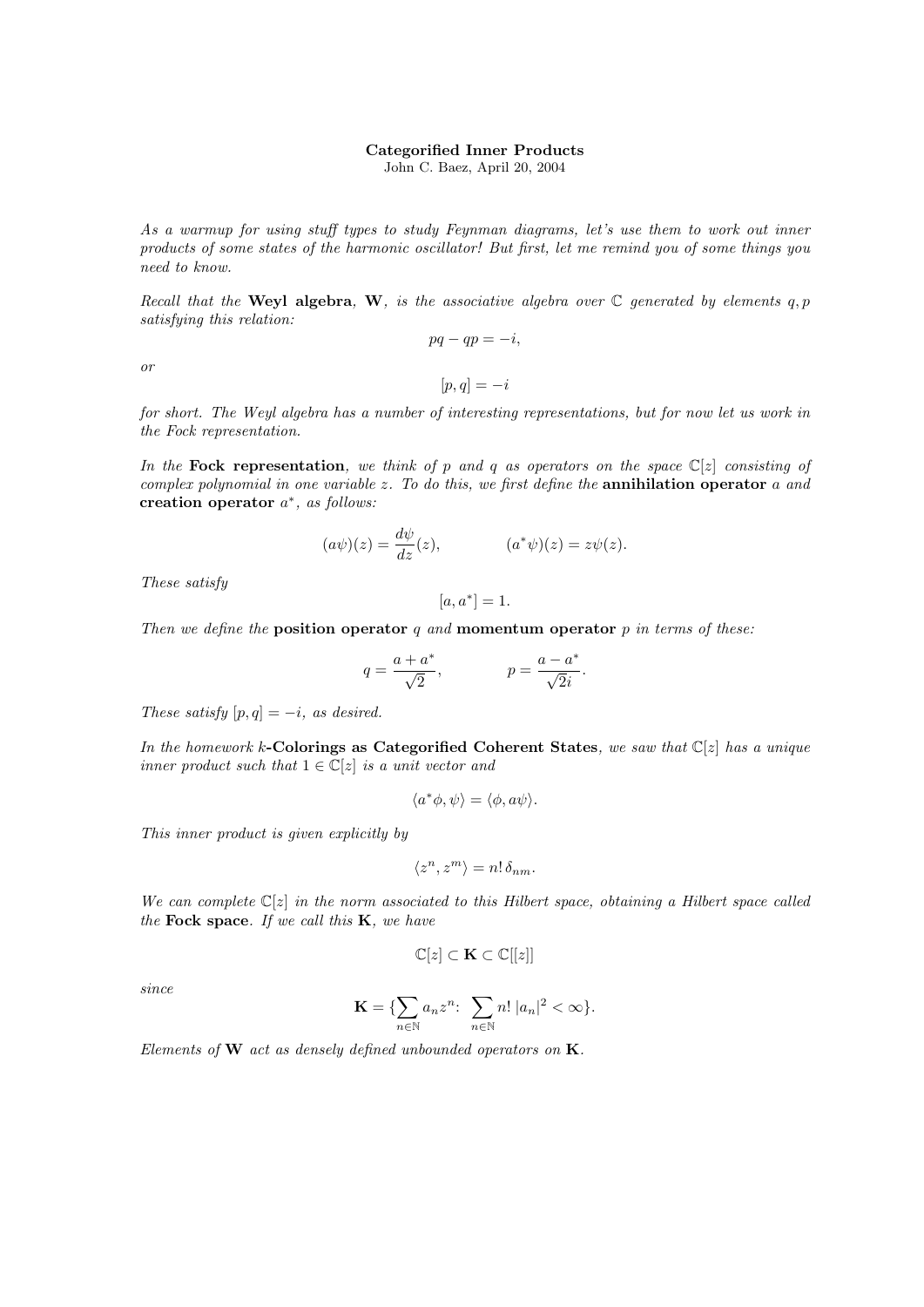The vector  $z^n$  has an important physical significance! When we normalize it, we get a state in which the quantum harmonic oscillator has n quanta of energy. More precisely, if we define the **harmonic** oscillator Hamiltonian by

$$
H_0 = \frac{1}{2}(p^2 + q^2 - 1) = a^*a,
$$

then we have

$$
H_0 z^n = n z^n.
$$

The state  $z^0 = 1$  is especially important since it's the ground state of the harmonic oscillator: that is, the state with the least energy.

The vector  $e^{kz} \in \mathbf{K}$  for  $k \in \mathbb{C}$  also has an important significance! When we normalize it, we get a coherent state: a state  $\psi \in \mathbf{K}$  for which the uncertainty in position:

$$
\Delta_{\psi}(q) = \langle \psi, (q - \langle \psi, q\psi \rangle)^2 \psi \rangle
$$

equals the uncertainty in momentum:

$$
\Delta_{\psi}(p) = \langle \psi, (p - \langle \psi, p\psi \rangle)^2 \psi \rangle
$$

while making their product as small as allowed by uncertainty principle:

$$
\Delta_{\psi}(p) \,\Delta_{\psi}(q) = \frac{1}{2}.
$$

Okay — now let's categorify some of this stuff! Suppose K is a tame groupoid with cardinality k. Recall these stuff types:

- $Z^n =$  "being a totally ordered n-element set"
- $Z^n/n! =$  "being an n-element set"
- $E^{KZ} =$  "being a K-colored finite set"

Using the inner product of stuff types, we have seen in class that

$$
\langle Z^n, Z^n \rangle \sim n!.
$$

(Often we use n! to stand for the group of all permutations of the n-element set; here it stands for the underlying set of this group.) Decategorifying, this implies that

$$
\langle z^n, z^n \rangle = \langle |Z^n|, |Z^n| \rangle
$$
  
= 
$$
|\langle Z^n, Z^n \rangle|
$$
  
= 
$$
|n!|
$$
  
= n!

(At the end here, n! stands for the number of elements in the set we've been calling n!.)

Now, let's work out some more inner products using similar reasoning!

1. Show that

$$
\langle Z^n/\!\!/n!, Z^n/\!\!/n!\rangle \simeq 1/\!\!/n!
$$

where  $1/n!$  is the groupoid with one object and n! as the group of automorphisms of that object. Conclude that

$$
\langle z^n/n!, z^n/n! \rangle = 1/n!.
$$